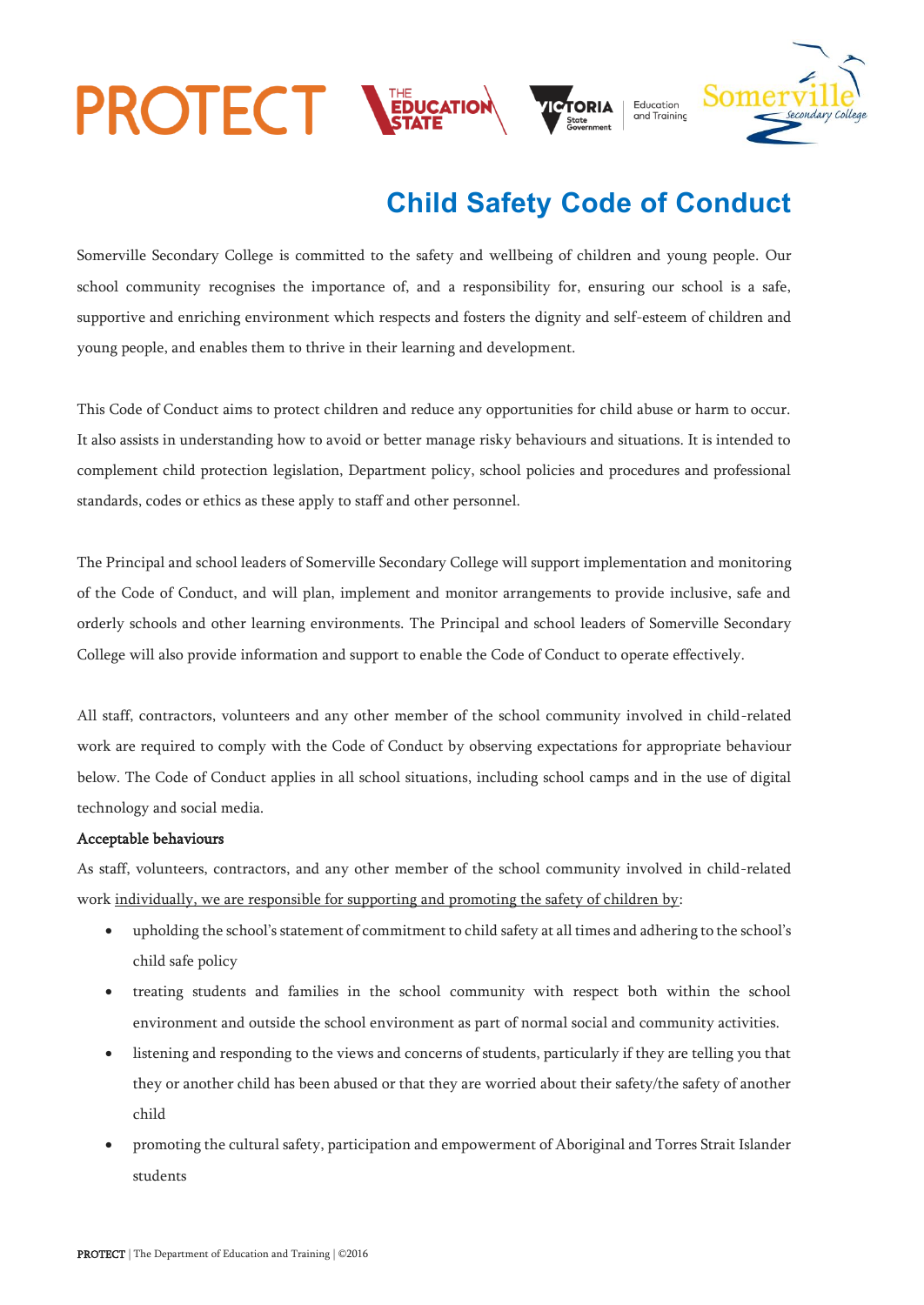- promoting the cultural safety, participation and empowerment of students with culturally and/or linguistically diverse backgrounds
- promoting the safety, participation and empowerment of students with a disability
- reporting any allegations of child abuse or other child safety concerns to the school's leadership team (Principal, Assistant Principal, Wellbeing Leader)
- understanding and complying with all reporting or disclosure obligations (including mandatory reporting) as they relate to protecting children from harm or abuse.
- if child abuse is suspected, ensuring as quickly as possible that the student(s) are safe and protected from harm.

## Unacceptable behaviours

As staff, volunteers, contractors, and any other member of the school community involved in child-related work we must not:

- ignore or disregard any concerns, suspicions or disclosures of child abuse
- develop a relationship with any student that could be seen as favouritism or amount to 'grooming' behaviour (for example, offering gifts)
- exhibit behaviours or engage in activities with students which may be interpreted as abusive and not justified by the educational, therapeutic, or service delivery context
- ignore behaviours by other adults towards students when they appear to be overly familiar or inappropriate
- discuss content of an intimate nature or use sexual innuendo with students, except where it occurs relevantly in the context of parental guidance, delivering the education curriculum or a therapeutic setting
- treat a child unfavourably because of their disability, age, gender, race, culture, vulnerability, sexuality or ethnicity.
- communicate directly with a student through personal or private contact channels (including by social media, email, instant messaging, texting etc) except where that communication is reasonable in all the circumstances, related to school work or extra-curricular activities or where there is a safety concern or other urgent matter
- photograph or video a child in a school environment except in accordance with school policy or where required for duty of care purposes<sup>1</sup>

<sup>&</sup>lt;sup>1</sup> SPAG[: http://www.education.vic.gov.au/school/principals/spag/safety/pages/photoandfilm.aspx](http://www.education.vic.gov.au/school/principals/spag/safety/pages/photoandfilm.aspx) . The policy says the school should get consent before taking and publishing photos of a student. This applies every time a photo is taken. The same policy applies for excursions and school activities.